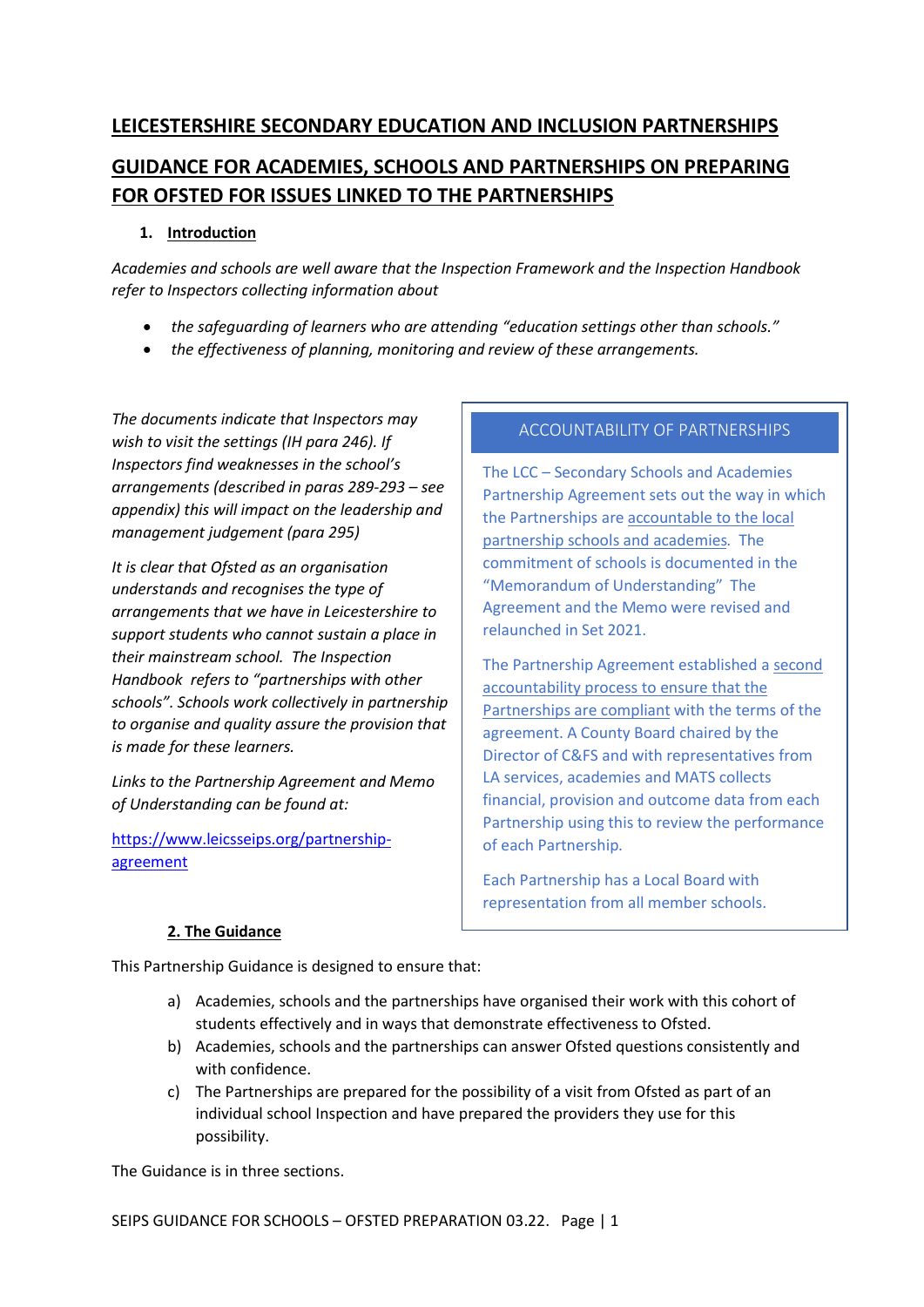Section 1 sets out our arrangements for securing effective safeguarding of students in settings other than schools. Up to now this has been the principal focus of Oftsed teams visiting schools when looking into this area of their work. Common practice has been for the school to facilitate a phone call to the local Partnership Co-ordinator so that questions about this area of practice can be answered authoritatively. Section 1 also outlines the way that we ensure that the providers we use are not acting illegally as unregistered schools.

Section 2 sets out the expectations (that we believe Ofsted has) of the way that schools should remain involved with their students even when they are fully "programme managed" by the partnerships. We anticipate that DFE regulations may in future expect the same level of continuing involvement by schools for (the very few) permanently excluded students in the Partnerships.

Section 3 sets out the responsibilities and accountabilities for every individual school for the quality of the provision that the Partnerships are making for their students, ensuring that no individual school carries the accountability burden alone.

### **3. Section 1: Safeguarding Students at settings other than schools**

- a) Students are only placed in settings that are registered with Leicestershire Education and Business Company (LEBC). You can find out about LEBC by clicking here <https://www.leics-ebc.org.uk/about-lebc>
- b) LEBC carries out an annual audit on behalf of the Partnerships. This audit is triggered by the first placement of a student any of the five Partnerships makes at the start of each year.
- c) The audit includes a check to ensure that the Provider has a single central record and a Designated Safeguarding Lead. In addition these audits:
	- Ensure that Providers are aware of and understand the rules about the need to register as a school if working with students for a significant proportion of their education time.
	- Ensure that Providers have appropriate insurances and proper health and safety arrangements in place.
- d) Each time a Partnership places an individual student with a provider they register this with LEBC. This ensures that :
	- There is a direct link to the student's Partnership records to show that the provider has been checked by LEBC for safeguarding, insurances and health and safety.
	- The Partnerships are therefore able to provide schools with an evidence trail to show that they are satisfied that requirements for safeguarding have been met in full, student by student. Partnership Co-ordinators are aware that they may be contacted by schools undergoing Ofsted Inspections and asked to provide information to demonstrate this.
	- There is a mechanism for ensuring that the Partnerships pay a fair share of the cost of LEBC's audit service based on the number of students placed with providers. (This is currently around £40 per placement)
- e) In addition the Partnerships:
	- Hold an annual meeting for all the Providers they work with. In 2021 all providers were offered discounted safeguarding training, including the chance to do a follow up to gain updated DSL certification. This was provided by the LA's Safeguarding Team.
	- Carry out Quality Assurance Visits using an agreed framework. The reports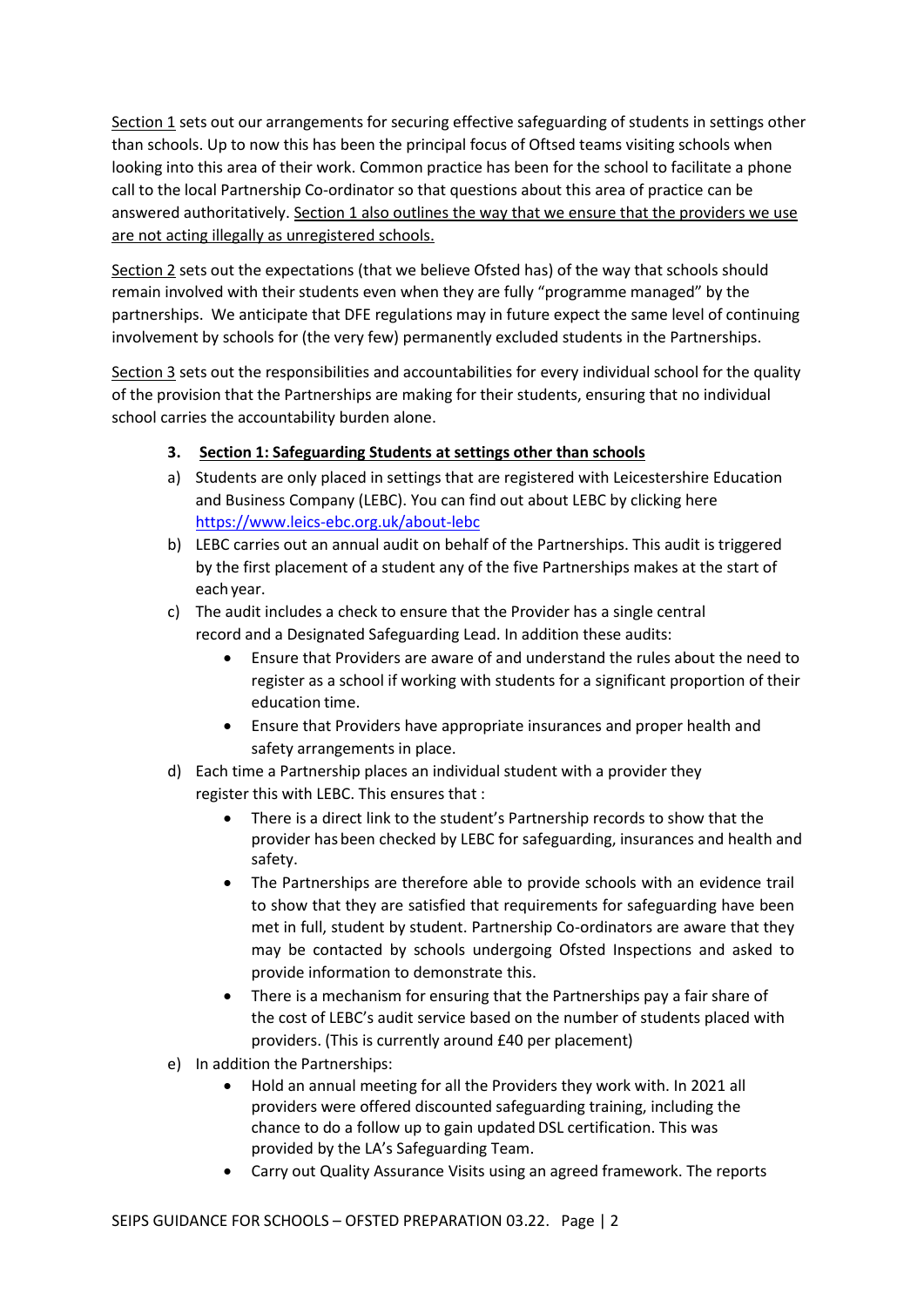are shared across the five partnerships, are held in the Partnership web site and can be accessed swiftly by Co-ordinators on request of schools.

- Have a process in place to ensure that individual students are effectively inducted when they first start a placement. This pays particular attention to issues such as who is the DSL and what a student should do if they feel unsafe.
- f) Partnership students are not placed in illegal settings. All our providers know that if they offer the substantial part of the education programme (the DFE guidance suggests more than 18 hours per week) to students they need to be a registered school. Partnership Co-ordinators take care to ensure that our students **are not** "handed over" to an unregistered provider either to:
	- to take on the main responsibility for the student's programme
	- to provide three or more days of provision per week

Most of our providers are unregistered. This group know that they must limit the work they do with individual students to ensure they do not need to register as a school. The Partnerships and LEBC continue to ensure that our providers understand the law about registering.

## ADVICE TO SCHOOLS USING ALTERNATIVE SETTINGS

If you make your own arrangements for placing students in "settings other than schools" you are advised to follow the procedure described above – working directly with LEBC and paying the necessary fee per student placement.

You should take care not to use an unregistered provision if it is acting illegally. You can find Partnership advice to providers here:

<https://www.leicsseips.org/draft-policies-and-documents-for-ap>

#### **4. Section 2: School Involvement with Programme Managed Students**

You should be ready and able to demonstrate to an Oftsed Inspector that your school/academy:

- a) ensures that at least one member of staff has a full overview of those students who are on full or part time programmes with their Partnerships
- b) has made a referral using the Partnership Exclusion Forum and/or Panel/ Core Group following the locally agreed procedures
- c) has provided information about previous attendance, well being and academic progress as requested by the Partnership
- d) has participated in the Partnership's regular review of progress of each individual student, following a "plan, do, review" process
- e) has received and processed attendance data from the Partnership at least weekly and has actively followed up any issues of attendance and punctuality working with the Partnership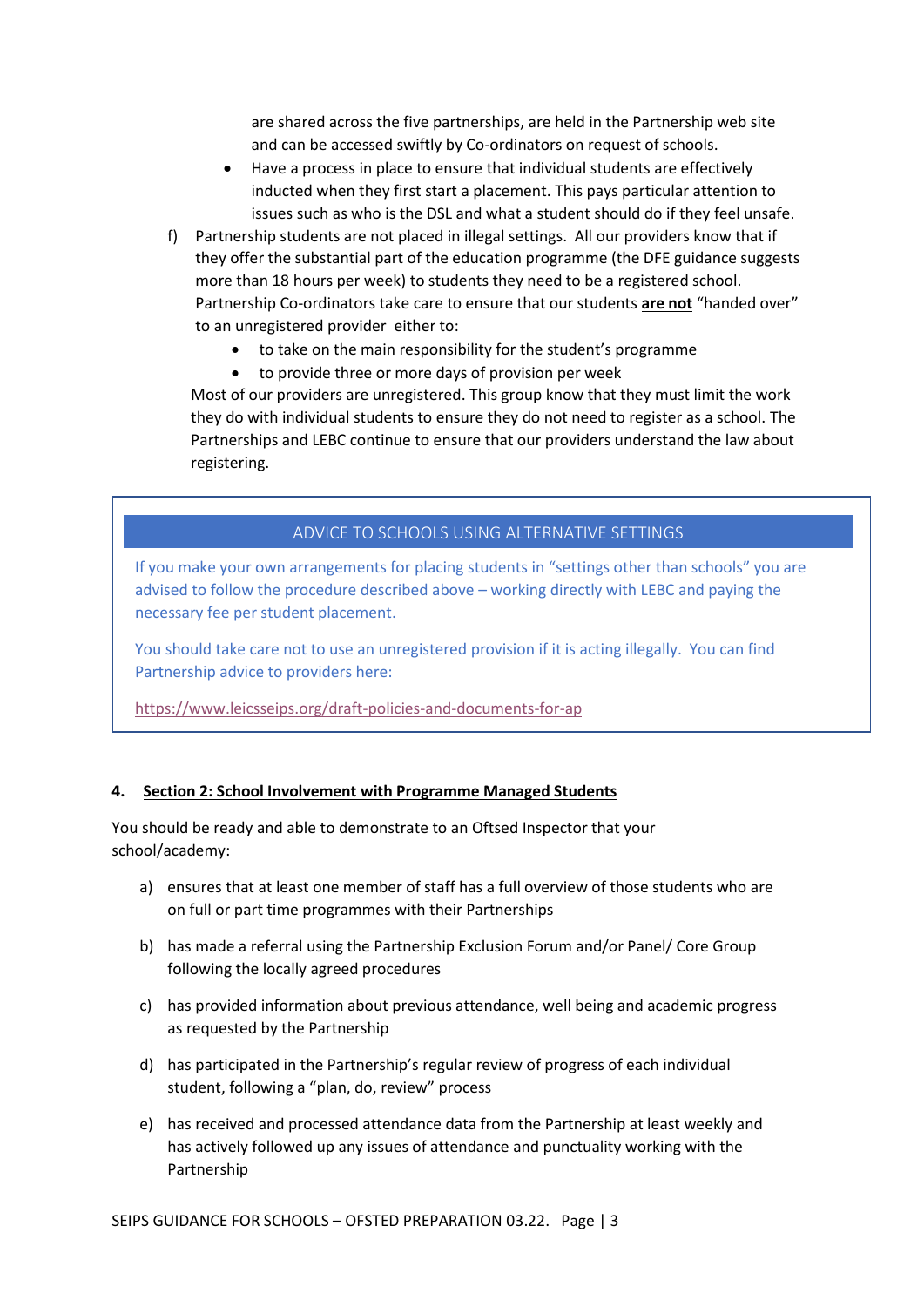f) has visited the student each term in one or more settings to gain an independent view of the quality of provision

# ADVICE TO SCHOOLS - BALANCING REALISM AND CHALLENGE IN PROGRAMME PLANNING

Schools, Academies, The Local Authority, the Chairs of Partnerships and the Partnership staff teams share a commitment to work to "get these learners back on track". Some of the students referred to the Partnerships have become disengaged from education and as a result are at high risk of further degradation of their life chances. Programmes that fail to address the challenge of securing re-engagement of these students have no little or no chance of restarting educational progress. A difficult balance between the ambition to secure outcomes that are in line with the learners' potential and the need to secure some realisable progress needs to be struck. Schools and Academies, when participating with Partnerships in developing a plan and programme for individuals can be confident that the right plan has been established if it:

- sets a route back to engagement and onto a pathway for educational progress
- sets outcomes that allow a secure judgement of whether the planned progress has been achieved.
- Has timely reviews built in so that the plan can be readjusted as needed.

### **5. Section 3: The quality assurance of the alternative provision and the quality assurance and accountability for the Partnerships' "in-house provision" and overall management of its students**

*The Chair of Partnership's School and /or the Fund Holding School may feel an unfair burden of responsibility for the operation of the Partnership. This sense of responsibility has increased as the Partnerships have developed their own "in house provision". If the Partnership was to be regarded by Ofsted as a "unit" of the Chair's school, any adverse judgement of a Partnership by an Ofsted Inspector risks having a significant impact on the final judgement the school receives. It is clear from the Inspection Handbook and by implication that Ofsted corporately understand the nature of our partnerships. Chair/fund holding schools can be robust in asserting to Ofsted that their responsibility for Partnership provision is a shared one. Para 289 in the Inspection Handbook sets out the accountabilities for individual schools.* 

In order to demonstrate that the they meet the requirements of Para 289 all local partnership members schools/academies should ensure that they have:

• Contributed to the development of arrangements for securing the local accountability of their Partnership provision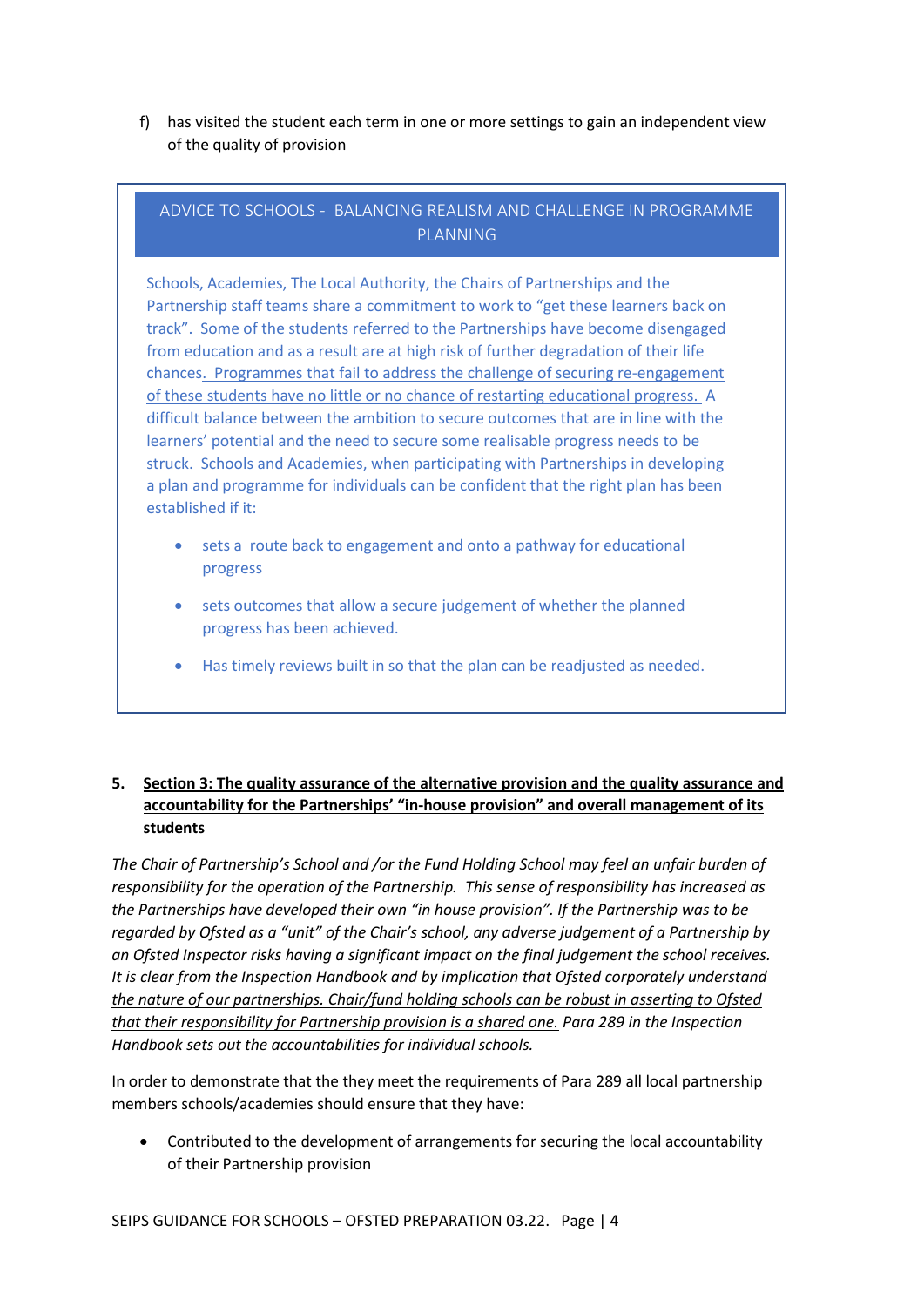- actively participated in the agreed local arrangements as part of the Partnership's quality assurance of settings other than schools
- actively participated in the agreed local arrangements for securing the accountability of the Partnership itself to the local schools group including participating in any local arrangements to quality assure the Partnership's in house provision.

Schools/Academies should also ensure that Ofsted Inspectors are made aware of the significant role played by LCC and the Chairs through the Executive Steering Group in quality assuring provision including:

- The robust collection and analysis of data across the Partnerships
- The two level quality assurance process for settings other than schools using LEBC and our own QA visits.
- The support network that Links the LA Inclusion Team with the Co-ordinators

The Annual Report of the five Secondary Education and Inclusion Partnerships can be found at <https://www.leicsseips.org/schools>

In summary an Ofsted Inspection will consider the way each school participates in the quality assurance of its local Partnership and this consideration will impact on the leadership and management judgement in the school's report. A Chair's or Fund Holding School should be judged in exactly the same way as all of the other schools in the Partnership.

FIND THIS DOCUMENT ON LINE AT

<https://www.leicsseips.org/chairs-page>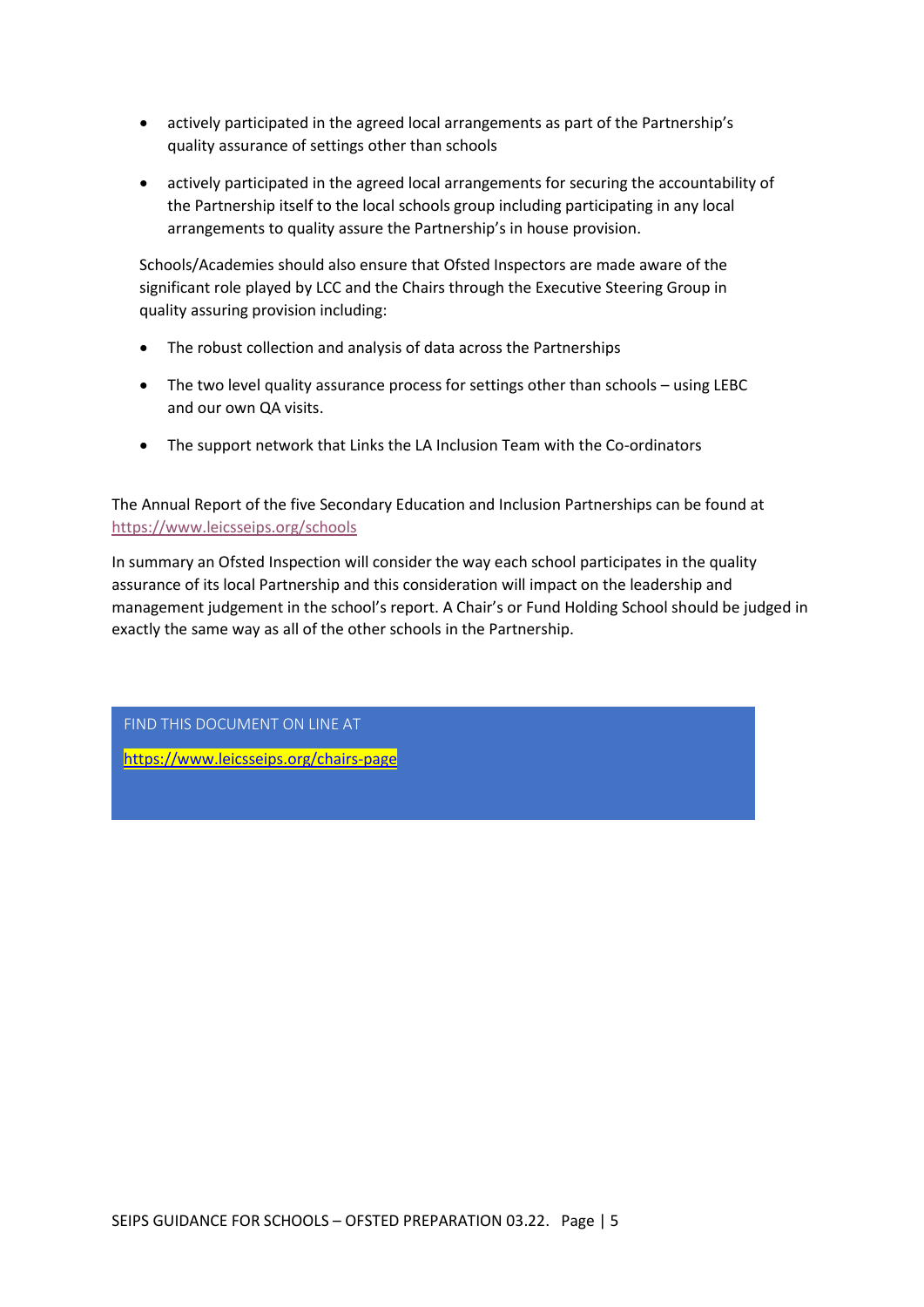# **Appendix A**

# **Extract from School inspection handbook**

#### From Para 246

• visiting any off-site unit that the school runs (on its own or in partnership with other schools) for pupils whose behaviour is poor or who have low attendance. Inspectors will assess safeguarding procedures, the quality of education and how effectively the unit helps to improve pupils' behaviour, learning and attendance. For more information, see 'Off-[site provision' \(paragraphs 286 to 292\)](about:blank#off-site-provision)

289. Inspectors must evaluate how well a school continues to take responsibility for its pupils who attend alternative or off-site provision. Inspectors need to be assured that leaders have ensured that the alternative provision is a suitable and safe placement that will meet pupils' academic/vocational/technical needs, pastoral needs and, if appropriate, SEND needs. Inspectors will speak to a selection of pupils who attend off-site provision, where possible, including potentially through video/telephone calls.

290. Inspectors must ask the school about the registration status of any alternative providers that they use. Any provider of alternative provision must be registered as an independent school if it caters full time for 5 or more pupils of compulsory school age, or one pupil who is looked after or has an education, health and care (EHC) plan. If a school uses alternative provision that should be registered but is not, inspectors will carefully consider whether this affects the likelihood that pupils are safeguarded effectively.

291. Inspectors will normally visit a sample of any part-time unregistered alternative providers during the inspection, as directed by the relevant Ofsted region. This may be completed remotely. This is to assess the adequacy of the school's quality assurance process. Inspectors should visit any registered alternative provision site that Ofsted has not yet inspected to assess the adequacy of the school's quality assurance process.

292. Inspectors will consider the quality of registered alternative provision using Ofsted's latest inspection report and assess its impact on the overall quality of education for pupils in a proportionate way.

293. Inspectors will consider:

- whether leaders have made the appropriate checks on the registration status of the provision
- what safeguarding checks leaders have made and continue to make to ensure that the provision is a safe place for their pupils to attend
- the extent to which leaders ensure that pupils benefit from a well-planned and sequenced, well-taught, broad and balanced curriculum
- how well the provision promotes the pupils' personal development

294. If a school uses a provider that is not registered, the inspector must contact the duty desk so that staff can notify Ofsted's unregistered schools team. Following the inspection, the team will determine if we need to take further action because there is reasonable cause to believe that the setting is operating as an unregistered school.